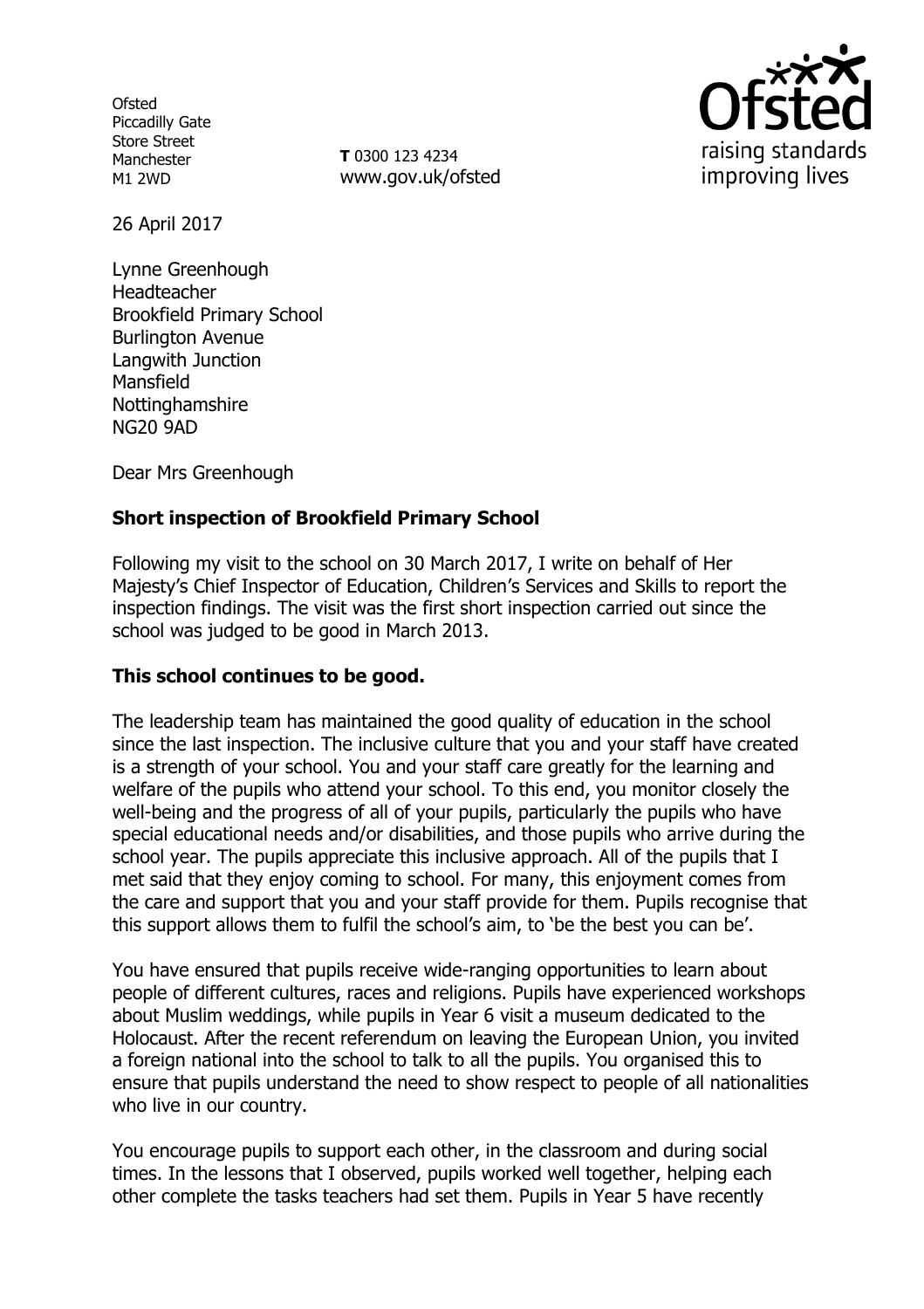

completed training on being mentors for other pupils. They now help pupils who may be upset or lonely. Through these opportunities, pupils are developing a secure understanding of the need to respect and care for all people, regardless of their differences. This is preparing them well for their futures.

Teachers monitor closely pupils' behaviour, and provide effective support to the pupils who find managing their own behaviour difficult. As a result, these pupils are able to manage their behaviour more effectively. Most of the pupils that I met said that behaviour is good and that bullying is rare. Most parents who expressed an opinion agreed that the school manages pupils' behaviour well, and deals effectively with bullying, when it occurs.

The previous inspection asked you to ensure that teaching consistently provided plenty of challenge for pupils, particularly the most able pupils. In response to this, you have introduced the 'aim higher' target. This target provides pupils with a challenging task to help them to attain the greater depth in their learning when completing the work teachers have set them. In a Year 1 lesson I observed, pupils responded enthusiastically to the 'aim higher' target.

The proportion of pupils who are on track to attain the expected standard in phonics this academic year is in line with national levels. This is due to the increased focus that your leaders have placed this year on teaching phonics. However, you recognise that standards in reading at the end of key stage 1 are not as high as they should be.

You have recognised that, as leaders, your skills in monitoring pupils' progress are not as strong as your skills in checking on pupils' welfare and developing their selfbelief. You have engaged well with the local authority and with local schools to ensure that leaders at all levels develop the skills necessary to ensure that their oversight of pupils' progress is sharp. For example, your mathematics leader has worked closely with a representative of the local authority to ensure that her systems for monitoring pupils' progress in this subject are robust. Because of this, she is now able to identify quicker where pupils are not making the progress that they should in their learning, and to ensure that they receive the support that they need. You rightly recognise that such strong leadership practice needs to be consistent throughout your leadership team.

Governors have a clear and precise understanding of the quality of the school's provision. They offer the school's leaders appropriate levels of challenge and support in their work to improve further the quality of teaching and support that pupils receive. Governors undertake appropriate training to ensure that they have the necessary skills and expertise to support the school's leaders effectively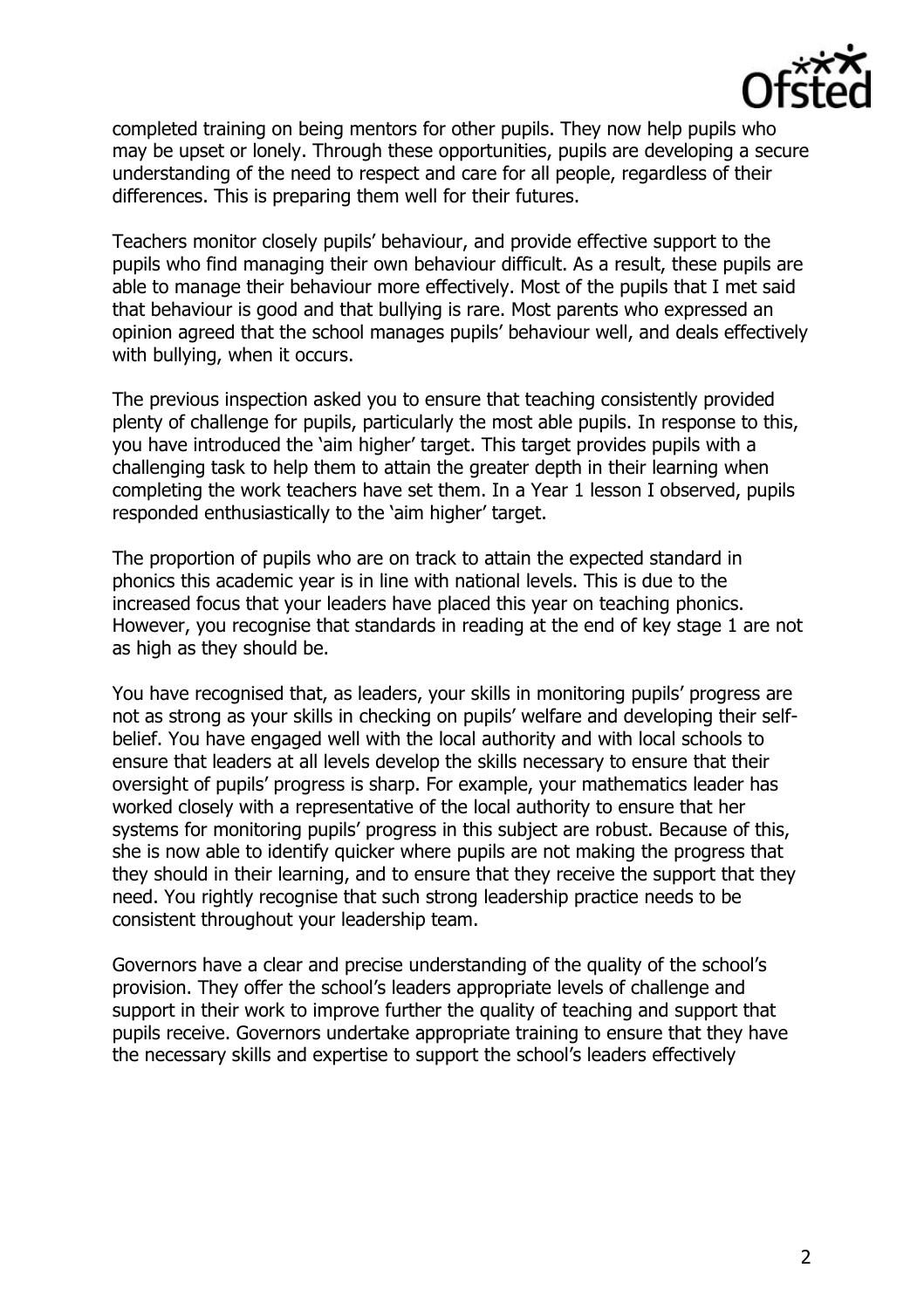

#### **Safeguarding is effective.**

Keeping pupils safe and closely monitoring their welfare is central to all that you and your staff do. All staff recognise their responsibility to keep pupils safe. They are quick to raise with you and your safeguarding leaders any concerns that they may have about a pupil's welfare. Staff regularly receive training about keeping children safe. This training equips them to recognise, for example, signs of abuse and radicalisation. It also ensures that staff can educate pupils on how to stay safe online. As a result, staff are secure in their work to keep pupils safe.

You and your leaders work closely with parents and with local agencies when you have a concern about a pupil. In so doing, you are tenacious in ensuring that the pupil receives the most appropriate support. You are sensitive to any issues in the local area that may affect your pupils' welfare. Where such issues arise, you work closely with pupils, parents and local agencies to provide appropriate support. You and your leaders have ensured that all safeguarding arrangements are fit for purpose and that records that you keep are detailed and of high quality.

All of the pupils that I met said that they feel safe at the school. They said that they have an adult that they can go to if they have a concern, and are confident that the adult will help them. A very large majority of the parents who expressed an opinion said that their child is safe and happy at the school.

## **Inspection findings**

- You have a precise understanding of the quality of the education that your pupils receive. You have identified those areas where pupils do not perform as highly as they could. You have taken effective action to improve these areas. For example, you have ensured that teachers have received comprehensive training on teaching mathematics and writing, to ensure that greater proportions of the pupils make at least the progress that they should in these subjects. The actions you are taking have led to an increase in the proportion of current pupils, including disadvantaged pupils, who are attaining at least the expected standard in these subjects by the end of key stages 1 and 2.
- The early years leader is quick to identify the children's levels of ability when they arrive in Reception. She ensures that the children undertake tasks that meet their needs and that enable them to become secure in their learning. As a result, the majority of children in Reception are on track to attaining the good level of development. This represents good progress from their different starting points.
- The school leaders use additional government funding well to support disadvantaged pupils in their learning and to develop these pupils' experiences of life beyond the school and the local area. The school's performance information, and the quality of work seen in pupils' books, indicate that the differences between the attainment of the school's disadvantaged pupils and other pupils nationally are diminishing in reading, writing and mathematics.
- The school leaders monitor closely pupils' attendance. They provide effective support where pupils struggle to attend school regularly. Because of this, the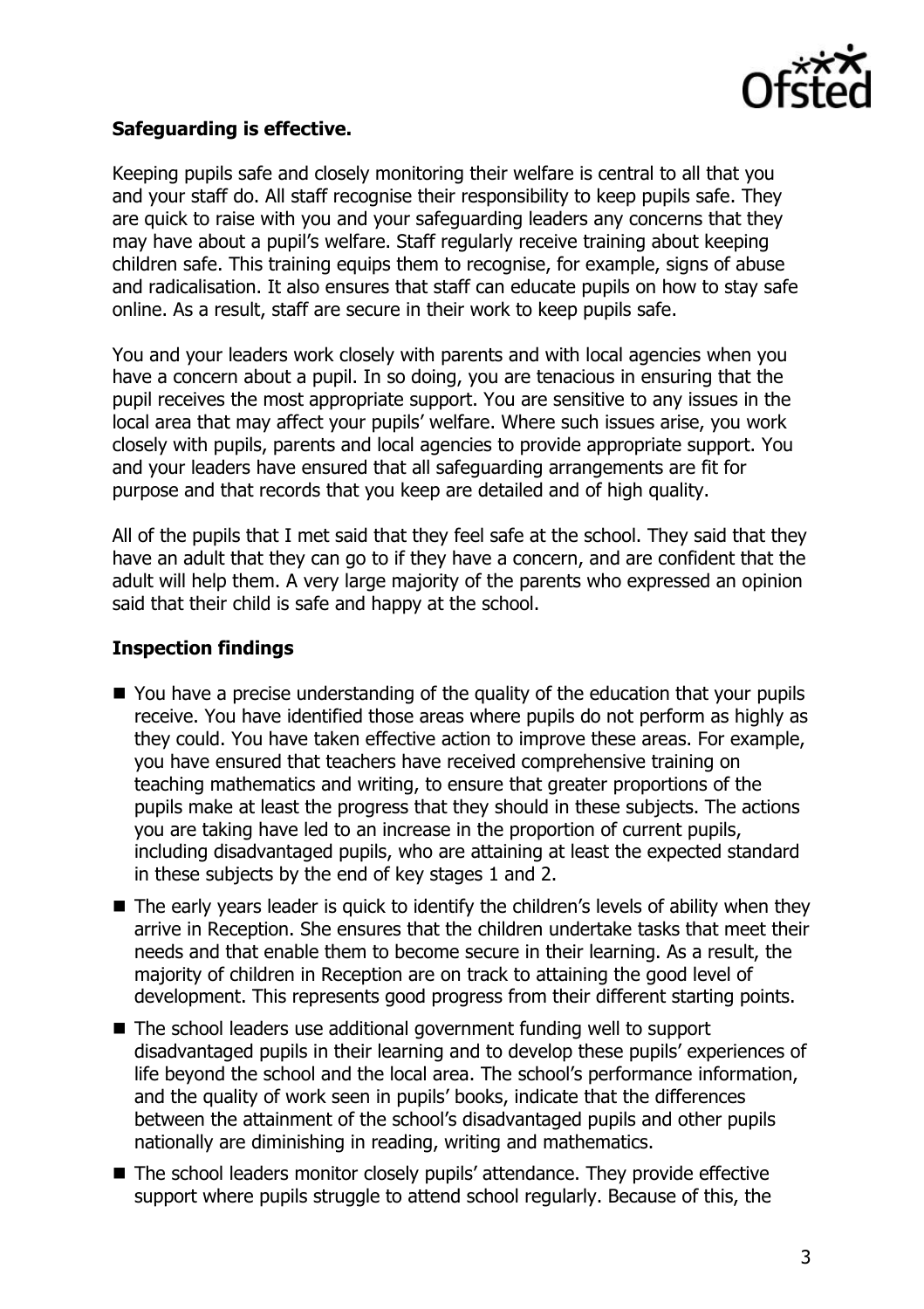

proportion of pupils who are absent from school regularly has reduced significantly this academic year, and is now below national levels for all pupils.

- You recognise that not all pupils currently in Year 2 are attaining as highly as they could in reading. You and your leaders have begun to take action to ensure that greater proportions of pupils in key stage 1 attain at least the expected standard in reading.
- You are rightly pleased with the achievement of your Year 6 pupils in attaining at least the expected standard in reading in 2016. However, you are not complacent in this. You are taking action to ensure that even greater proportions of Year 6 pupils attain at least the expected standard this academic year.
- Your leader responsible for the pupils who have special educational needs and/or disabilities has developed robust systems to check on the progress that these pupils make in their learning. These pupils receive regular support, including working in small support groups, or working individually with an adult. The leader regularly evaluates the impact of this support on the pupils' progress. This has allowed her to identify quickly where pupils are not making the rapid progress that they should. Where this is the case, she refines the support the pupil receives. Because of this, greater proportions of pupils who have special educational needs and/or disabilities, including children in the early years, are making rapid progress in their learning.

# **Next steps for the school**

Leaders and those responsible for governance should ensure that:

- $\blacksquare$  greater proportions of pupils in key stage 1 attain at least the expected standard in reading
- all leaders develop the necessary skills to evaluate teaching and learning accurately and so raise pupils' achievement in their areas of responsibility.

I am copying this letter to the chair of the governing body, the regional schools commissioner and the director of children's services for Derbyshire. This letter will be published on the Ofsted website.

Yours sincerely

Simon Hollingsworth **Her Majesty's Inspector**